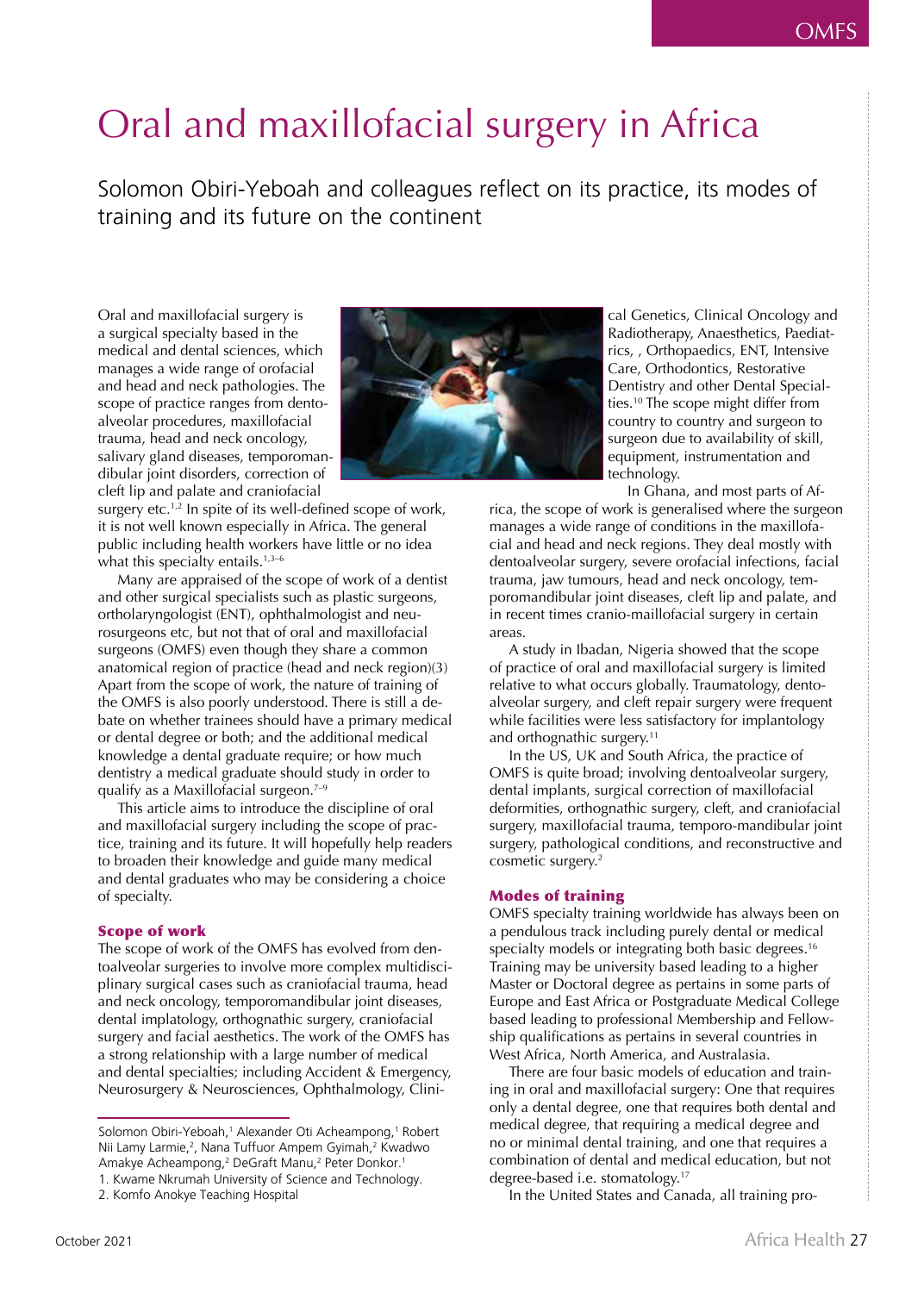

grammes are dentally based and, although some oral and maxillofacial surgeons also obtain a medical degree, most have only a Doctor of Dental Surgery (DDS) degree. However, they all achieve the same competencies and are able to have the same scope of practice.17

Formerly in the UK, the specialty was intensely dentally based, whereas on mainland Europe it was medically based. With increasing European integration, the UK has moved further towards the European model, requiring practitioners to have both dental and medical degrees.18 Even among the Eurpean countries the model Varies.17

There are similarities in education and training among most of the Asian nations. All programs are dentally based and most also involve conducting research and obtaining a Ph.D. or MSc degree. The main exceptions are India, where only a dental degree is necessary, and China, which has the stomatology system. The practice of OMFS in these countries is no different from what occurs in the European nations that require a medical degree.<sup>17</sup>

In Ghana and other West African countries, a qualification in dentistry is enough to qualify for the training, after the trainee has successfully passed an entrance (primary) examination.<sup>22</sup> The training is essentially a 6-year program which is divided into two; a three-year junior residency which will earn the trainee a Membership status followed by an additional three-year senior residency which will lead to the award of a Fellowship.<sup>18-20</sup>

Regardless of the entry qualification, mode and pathway of training, it is essential that the graduate specialist oral and maxillofacial surgeon acquires the full range of competencies expected of him. It is important that more emphasis is placed on the content of the training programme, which should be competency-based, rather than on the degree required for entering the training

programme. Once qualified, individual practitioners may develop subspecialty interests within the scope of practice.

#### Future

Although there are many potential pathways for achieving standards of excellence in clinical care, sub specialisation provides one of the most appropriate ways of developing, promoting, and expanding a specialty.<sup>21</sup> The way to grow the specialty in the developing world especially Africa, is for surgeons to go into sub-specialisation such as head and neck cancer, microvascular reconstruction, temporomandibular joint surgeries, craniomaxillofacial trauma, craniofacial surgery, implantology, cosmetic facial surgery, etc.

The world is moving so fast with the advent of technology and Oral and maxillofacial surgery in Africa should embrace the new trends in the use of surgical technology and artificial intelligence for the care of patients. Some of these new surgical technologies include:

# *Digital planning and digital surgery*

Today, a lot of surgical planning is done virtually or digitally before it is translated to the patient on the operating table. Digital surgery allows for careful categorisation of a patient and documentation of the surgical approach to the ensuing outcomes. It has the potential to democratise surgical technique and learning. It can illuminate new information and insights about the patient to inform critical decisions made during the procedure. It can improve outcomes by showing surgeons in advance the consequences and results of their choices made during the procedure. Eventually, digital surgery can restructure and improve competencies in the procedure, the preparation, and the recovery to allow even more patients to be treated.<sup>22</sup>